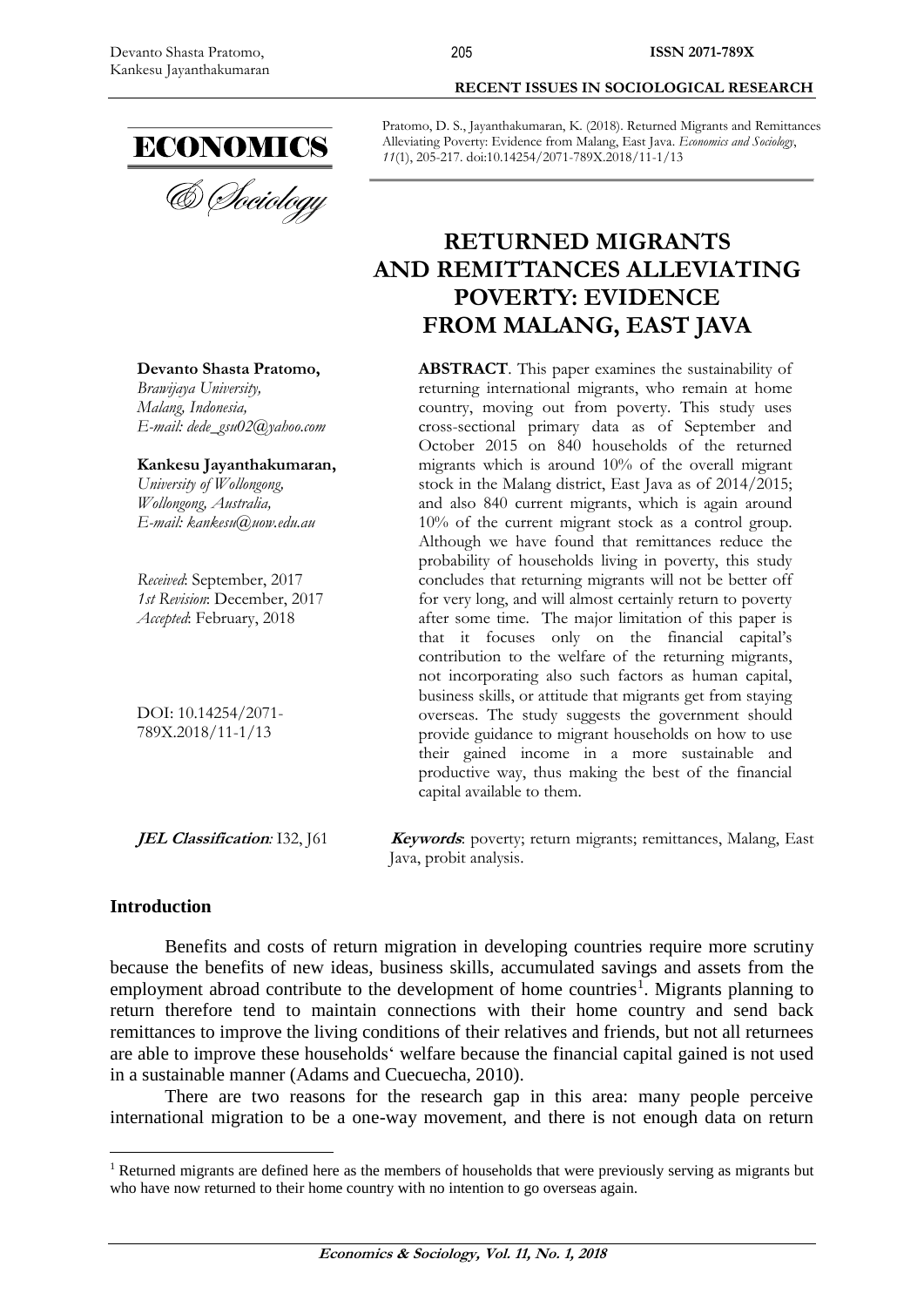| Devanto Shasta Pratomo, | 206 | <b>ISSN 2071-789X</b>                  |
|-------------------------|-----|----------------------------------------|
| Kankesu Jayanthakumaran |     |                                        |
|                         |     | RECENT ISSUES IN SOCIOLOGICAL RESEARCH |

migration for macroeconomic assessments (Wahba, 2015). Although there are some studies on the role of remittances in European countries (Leon-Ledesma and Piracha, 2001; Schiopu and Siegfried, 2006; Grigorian and Melkonyan, 2011, and many more), only a few studies focused on the remittances and using the microlevel survey data on the ASEAN countries (Parinduri and Thangavelu, 2011; Nguyen and Purnamasari, 2011) failed to capture the fate of return migrants in this region. Given that many countries worldwide tend to recognise international work contracts and labour migration, return migration today becomes an important phenomenon in the world and in the ASEAN region in particular, so the home countries should enact the policies to capture their skills, knowledge, and savings for the aims of further alleviation of poverty.

Although international labour migration is an important issue for alleviating poverty in Indonesia, almost no attention has been given to empirically analysing the issue of alleviating poverty at its origin. This is mostly due to the scarcity of data resulting from no nationally representative household survey covering information, inter alia, on labour migrants, including those that returned. Moreover, the data published by the government is also very much biased towards low-skilled workers and is highly inaccurate due to high proportion of undocumented labour migrants and also those who are returning and leaving several times (Bachtiar, 2011). The previous empirical studies on the effects that international labour migration has on poverty used the Indonesian Family Life Survey (IFLS) data, but the IFLS does not contain specific questions on the history of migration and remittances (Adams and Cuecuecha, 2010; Parinduri and Thangavelu, 2011). The history of individual migrants would help in assessing the sustainability because remittances and savings improve the quality of life for return migrants.

This study, therefore, focuses on the primary data obtained from our own survey carried out in the Malang district, East Java so that to examine the sustainability of returning migrants over time and how their overall remittances affected the financial condition of the related households<sup>2</sup>. The previous empirical studies on migration and remittances in Indonesia (such as Parinduri and Thangavelu, 2011) used the present condition of current migrant households and migration status as a proxy for remittances but not the value or magnitude of the remittances.

The remainder of this paper is organised as follows. The second section reviews the nexus between international migration, remittances, and poverty. The third section discusses the data and the methodology used in this paper and then provides empirical results on the poverty status of return migrant households in the fourth section. The final section provides conclusions along with implications.

#### **1. Literature Review**

 $\overline{a}$ 

International labour migration has become an important component of the Indonesian economy, to the extent that the number of migrants from Indonesia who work overseas is approaching 7 million in 2015 (or about 5 percent of the labour force), in terms of stock, making it one of the largest sources of labour migrants in Asia, following Sri Lanka and the Philippines (Hugo, 2002). In fact, migration is supported by the government as a development strategy to reduce unemployment and to the level of poverty at its origin. Most migrants overseas are domestic workers in the informal sectors, although some are employed in the construction, manufacturing, and farming sectors. Their primary destinations include neighbouring countries, such as Malaysia and Singapore, East Asian countries such as

<sup>&</sup>lt;sup>2</sup> A migrant household here is the household that has as a member who is either a current migrant or a returned migrant.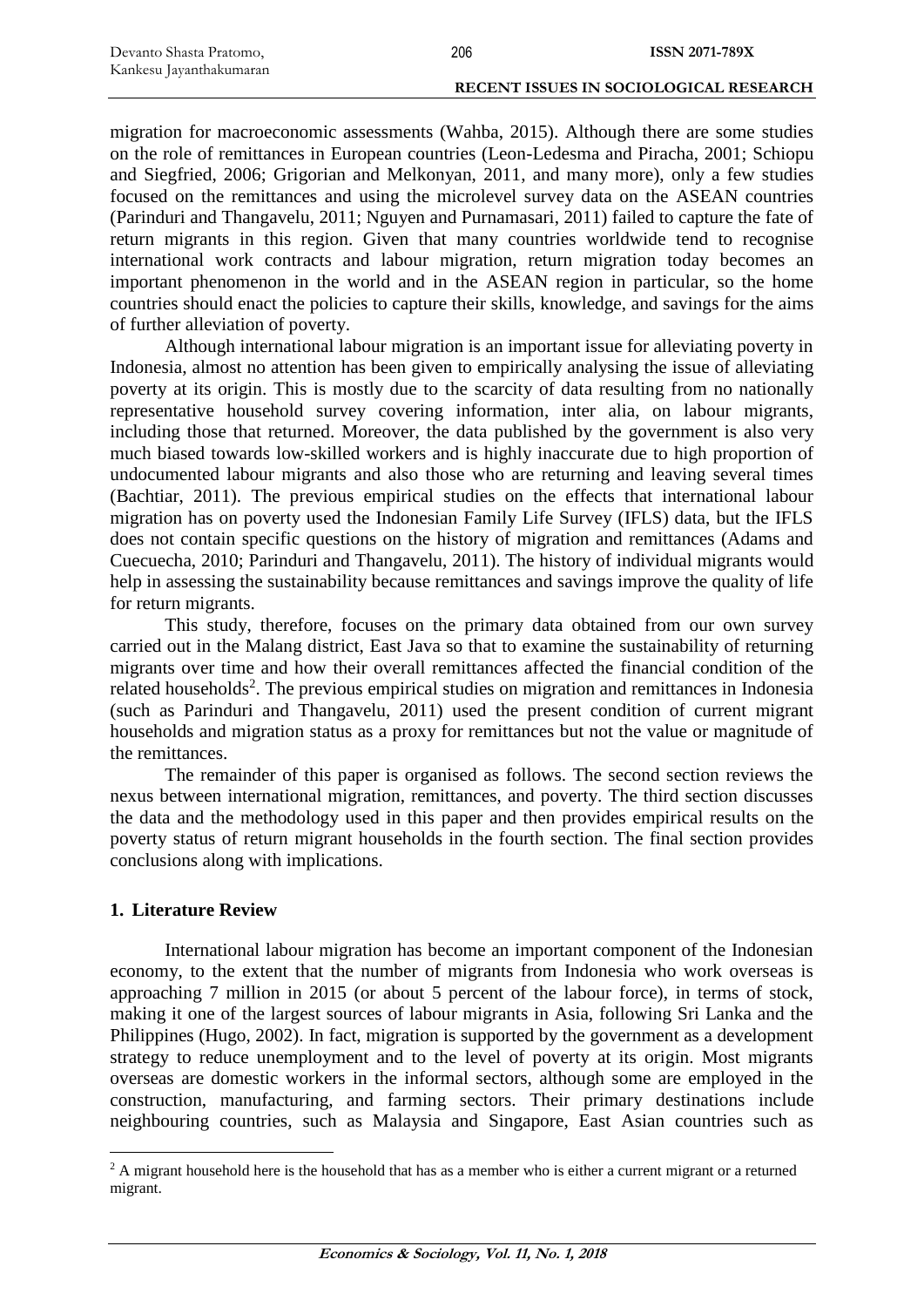Hongkong and Taiwan, and Middle Eastern countries such as Saudi Arabia, the United Arab Emirates, and Qatar. *Table 1* provides the data of registered Indonesian labour migrant flows by destination. There is a significant drop in the recent years related with the moratorium policy from Indonesian government due to some cases of human right violation and exploitation of female domestic workers (Raharto, 2011).

|                             | 2012    | 2013    | 2014    | 2015    | 2016    |
|-----------------------------|---------|---------|---------|---------|---------|
| Malaysia                    | 134,088 | 150,248 | 127,812 | 97,261  | 87,616  |
| Taiwan                      | 81,071  | 83,544  | 82,665  | 75,304  | 77,087  |
| Saudi Arabia                | 40,655  | 45,394  | 44,325  | 23,000  | 13,538  |
| Hongkong                    | 45,478  | 41,769  | 35,050  | 15,322  | 14,434  |
| Singapore                   | 41,556  | 34,655  | 31,680  | 20,895  | 17,700  |
| <b>United Arab Emirates</b> | 35,888  | 44,505  | 17,963  | 7,619   | 2,575   |
| Brunei Darussalam           | 13,146  | 11,269  | 11,616  | 9,993   | 8,152   |
| Qatar                       | 20,380  | 16,237  | 7,862   | 2,460   | 1,355   |
| South Korea                 | 13,593  | 15,374  | 11,849  | 5,501   | 5,912   |
| <b>United States</b>        | 15,353  | 15,021  | 9,233   | 1,029   | 249     |
| Others                      | 53,401  | 54,152  | 49,817  | 17,352  | 5833    |
| Total                       | 494,609 | 512,168 | 429,872 | 275,736 | 234,451 |

Table 1. Indonesian Labor Migrant Flows by Destination, 2012-16

*Source*: BPS (2017).

Most Indonesian labour migrants come from rural areas that are usually characterized by subsistence agriculture, high underemployment, a surplus of low-skilled labour, and widespread poverty (Nguyen and Purnamasari, 2011 and Syafitri and Knerr, 2012). There has been significant growth in educational attainment through government policy of compulsory 9-years basic education which has also encouraged rural communities to seek better employment prospects than dissatisfying subsistence agriculture and uncertain income at home (Hugo, 1995), thus making international labour migration a significant option.

This increase in labour migration from Indonesia has contributed to an increase in remittance flows (*Figure 1*). Nguyen and Purnamasari (2011) indicated that about 17 percent of the total remittances of labour migrants flow back to the East Asia and Pacific region, including Indonesia. In fact, Indonesia is the fourth highest remittance receiving country in Asia after India, China, and the Philippines, with total remittances of about US\$ 9 million in 2017 and around US\$ 4 million remittances from Saudi Arabia (see *Figure 1*)). At the local level, remittances sent by international labour migrants provide significant revenues for villages in Indonesia and play an important role in improving the living standards of households. Indeed, in some districts in East Java and West Nusa Tenggara, the total remittances sent by migrant workers are even higher than their regional own-source revenues (World Bank, 2006).

**Economics & Sociology, Vol. 11, No. 1, 2018**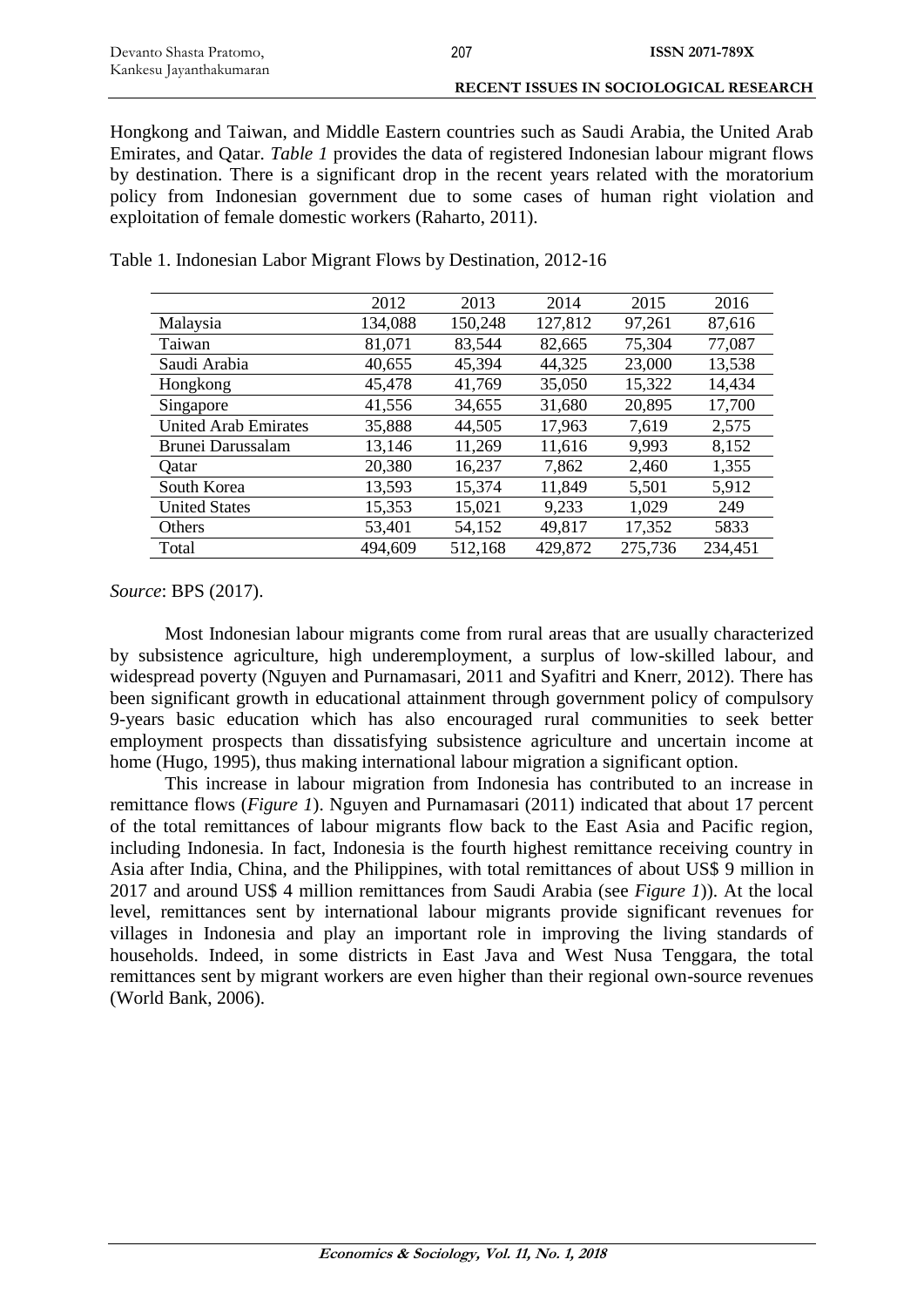

#### **RECENT ISSUES IN SOCIOLOGICAL RESEARCH**

Figure 1. Total Registered Remittances Sent by Indonesian Migrant Workers, 2011-17 (Million of USD) *Source*: BPS (2017).

The utilization of remittances at their origin varies because as Adams and Cuecuecha (2010) and the World Bank (2006) mention, the remittances for Indonesian labour migrant households are mostly used to improve their consumption of basic goods or food items. In fact, Adams and Cuecuecha (2010) argue that households in Indonesia receiving remittances are generally poorer than other households, making it difficult to devote more of their expenditures to investment in human and physical capital. Parinduri and Thangavelu (2010) also found little evidence of the impact of remittances on investment in education and health, and only a few invested their remittances in a business venture or managed it in a sustainable manner (World Bank, 2006).

The paper by Adams and Cuecuecha (2010) is a pioneering empirical study on the nexus of international migration, remittances, and poverty in Indonesia. The authors used instrumental variables and found that international remittances have a large significant effect on reducing poverty, that is, households receiving international remittances experienced a decline in the poverty headcount by 26.7% and a decline in the squared poverty gap by 69.9%, with a counterfactual situation with households without international remittances. Interestingly, unlike other countries (see Adams and Cuecuecha, 2010 in Guatemala), households in Indonesia receiving international remittances are much poorer and therefore focus on improving their consumption of basic goods rather than invest in human and physical goods. For instance, households in Guatemala receiving international remittances received more than 10 times their annual income per capita from remittances than those in Indonesia.

With the nexus of international migration, remittances, and poverty of developing countries, Adams and Page (2005) concluded that migration and remittances definitely help to reduce poverty in the sending and developing countries. Using data from 71 developing countries, the authors showed that international migration reduces the level, depth, and severity of poverty at its origin. Specifically, a 10% increase in the share of international migrants will reduce the share of people living on poverty by 2.1%, while a 10% increase in per capita official international remittances will decrease the share of people living in poverty by 3.5%. Besides Adams and Page (2005), there are several studies in specific regions, these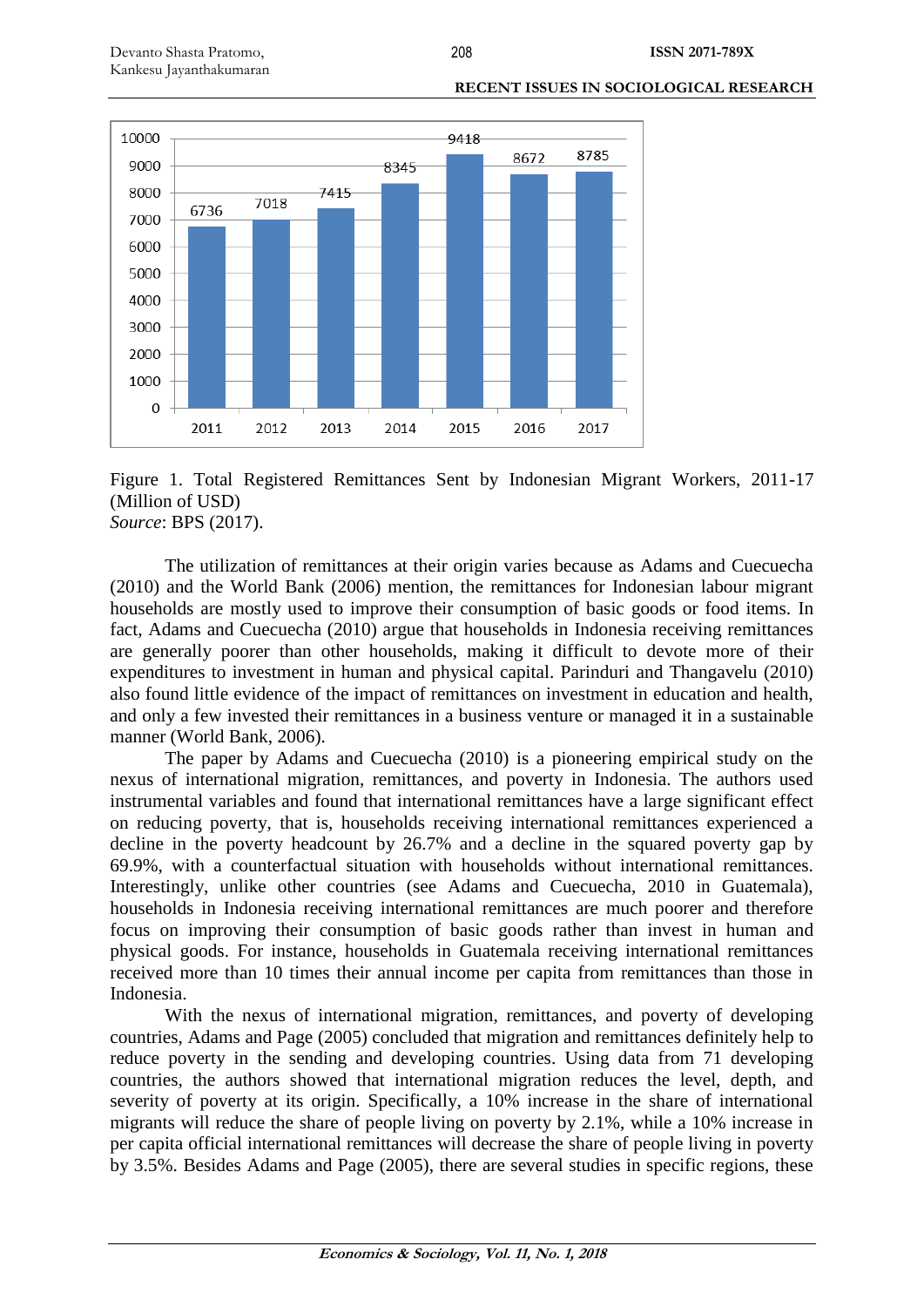| Devanto Shasta Pratomo, | 209 | ISSN 2071-789X                         |
|-------------------------|-----|----------------------------------------|
| Kankesu Jayanthakumaran |     |                                        |
|                         |     | RECENT ISSUES IN SOCIOLOGICAL RESEARCH |

include Acosta *et al.* (2008) in Latin America and the Carribean, Gupta *et al.* (2009) in Subsaharan Africa, Adams *et al.* (2008) in Ghana, Yang and Martinez (2005) in Philippines, and Adams and Cuecuecha (2010) in Indonesia; all of whom agree that migration and remittances have a statistically significant effect on reducing poverty. Barham and Boucher (1998), Yang and Martines (2005), and Acosta *et al.* (2008) also extended their analysis by examining the impact of remittances on income inequality. The results varied because Acosta *et al.* (2008) found a small negative effect on inequality and Barham and Boucher (1998) found an increase in income inequality when compared with the no-migration households.

With regards to Indonesia, Parinduri and Thangavelu (2011), and Nguyen and Purnamasari (2011) extended their analysis by looking at the impact that international migration and remittances of Indonesian migrants had on the welfare of their children, as measured by the schooling and labour supply. According to Parinduri and Thangavelu (2011), international migration tends to have a negative impact on the human accumulation of the child, as indicated by a decrease in the quality of schooling for the children, whereas Nguyen and Purnamasari (2011) found that migration does not seem to affect school enrollment or attendance of children significantly, suggesting that an absent parent had a negative effect.

All of these studies focused on the present condition of migrant households, there is almost no evidence that the sustainability of Indonesian return migrant households has been examined over time. Using a survey in Ponorogo-East Java, Yen *et al.* (2014) found that international current migrant households are more likely to report a greater improvement of their quality of life compared to five years before the survey, but there is no significant difference in terms of relative living conditions compared to five years before the survey. Regarding the condition of return migrant households, the World Bank (2006) surveyed that the remittances of Indonesian migrants that are mostly used for basic needs will usually be exhausted within 2-7 months, after which these households either revert to their original condition or work overseas again.

#### **2. Data and Methodology**

 $\overline{a}$ 

The objective of this study, firstly, is to examine the potential movement of migrant households, by examining the condition of return migrants who remain at home country after migration with the intention of remaining in the home country. This study, therefore, investigates whether return migrants can escape from poverty forever or whether they tend to become poor again (i.e., return to their original condition) after remaining at home for a period of time. We expect that the savings and financial capital brought home by returning migrants will be exhausted within a period of time because they are more likely to be used to meet various living necessities (not a productive utilisation). This expectation is consistent with World Bank's (2006) prediction that return migrant will move back into poverty after 2-7 months.

Secondly, this study examines how the remittances of current overseas migrants affect the probability of their households moving out of poverty<sup>3</sup>. The current migrants are used as a control assuming that current migrants are likely to be the returned migrant in the future. As mentioned above, many studies indicate that the most direct link between migration and a reduction in poverty is via remittances, so this study, therefore, predicts that higher remittances will improve the welfare of households at their origin, as measured by the poverty status.

Unlike previous studies, this study uses primary data collected from a survey carried out in the Malang district in East Java. Malang consists of 33 sub-districts with a total

<sup>&</sup>lt;sup>3</sup> Current migrant is a member of a household in home country who is currently working abroad.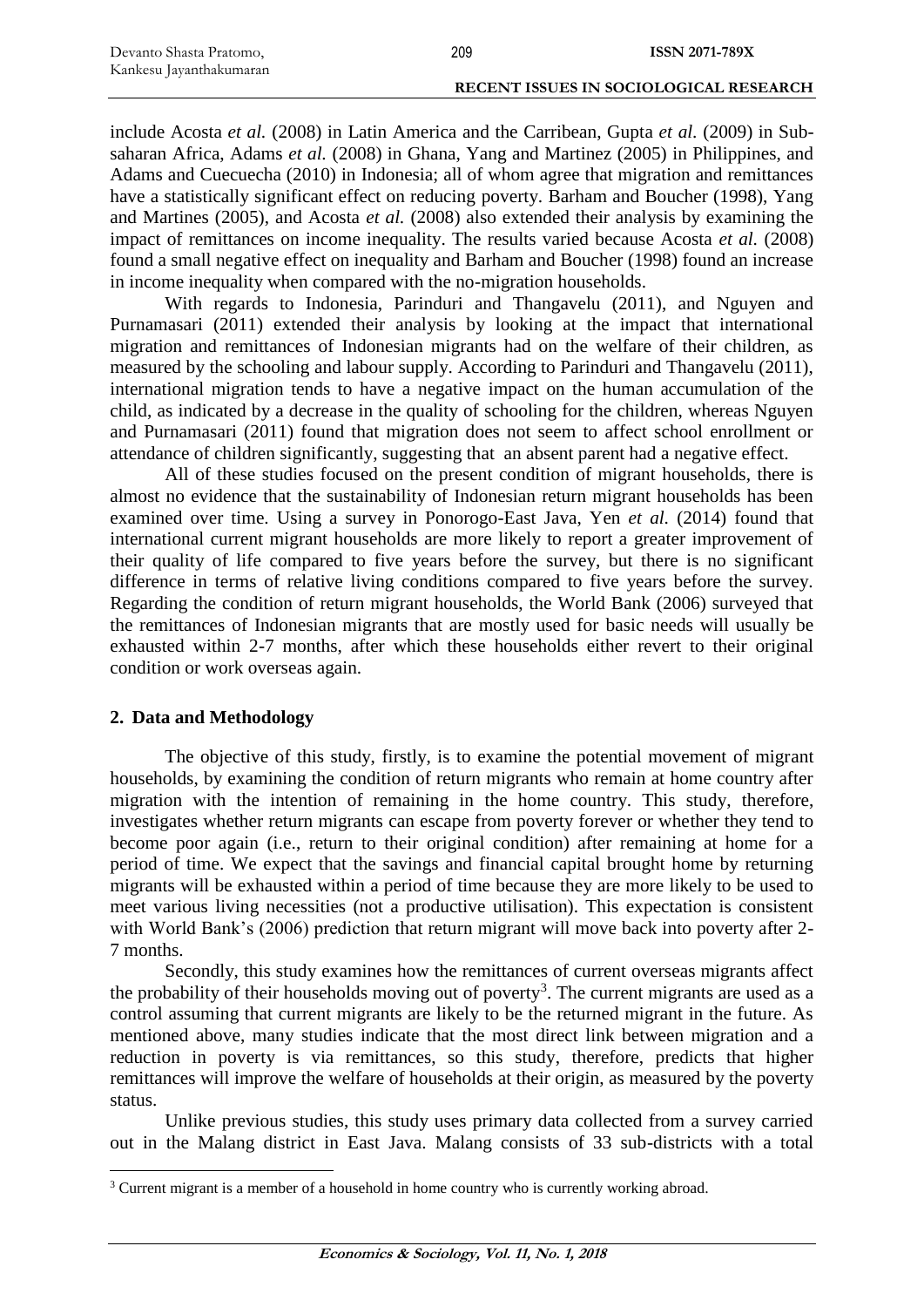$\overline{a}$ 

#### **RECENT ISSUES IN SOCIOLOGICAL RESEARCH**

population of almost 3 million in 2015. The economy is supported by a manufacturing sector which contributes around 30% to the Gross Regional Domestic Product, and an agricultural sector that contributes almost 50% of employment. The limited opportunities and lack of diversity in the industry and other modern sectors partly account for the high labour migration overseas from Malang. The poverty level in Malang is also quite high at 11.67% in 2014, which is slightly below the national average of 12.36%, while the unemployment rate is 4.83% in 2014.

This study uses cross-sectional primary data for September and October 2015 in Malang district. Recently, Malang is well known as one of the main sources of labour migrants from Indonesia, ranking 10th out of more than 500 districts, sending more than 8,000 registered labour migrants overseas in 2017 (BNP2TKI, 2018). The sample used in the study has two categories, return migrant households as primary analysis and current migrant households as a control group, each of which has 840 households, which each represents around 10% of migrants stock from Malang flowing overseas in 2014/2015 (BNP2TKI, 2013)<sup>4</sup>. The proportional area sampling strategy used in this study is based on the number of migrants that left each sub-district in Malang in 2015. Since the unit of observation is migrant households, the survey is conducted with the return migrant and the head of household (or their representative if the head of a household is a current migrant). The survey covers characteristics such as work activities, expenditure patterns, demographic aspects and migrant characteristics that include the time migrants remain overseas, the time they remain at home, and the value and utilisation of their remittances.

With regards to method, this study focuses on return migrants by examining the household conditions of return migrants after they moved back to their origin in Malang. In this case, returned migrants are defined as a member of a household that was previously serving as a migrant but who has now returned to Malang to his/her original household. This study focuses on the duration returned migrants remained at home to see whether they are able to leave poverty for long-term or whether they tend to move back to poverty after a period of time. This study might predict that returned migrant households, a household that has as a member of a returned migrant will move back into poverty, particularly if their household does not have very much productive and investment activity. This prediction is also supported by Adams and Cuecuecha (2010) showing that the main utilisation of remittances and income obtained overseas is mainly for consumption purposes.

To determine this probability of these households moving out poverty, a probit model is estimated using a maximum likelihood method. The dependent variable is, therefore, the poverty status where return migrant households are categorised as poor or non-poor based on the definition of poverty constructed by the Indonesian Central Bureau of Statistics for the Malang district<sup>5</sup>. Poverty status of households has been estimated by accommodating all households in the sample. Returned migrants were at home at the time of the survey and their income was taken into account. The poverty status is determined at the same time for all return migrant households in the sample; i.e. during the survey conducted in 2015. The return migrant households are categorized as poor  $(Y=1)$  if their current (sometime after migrant returns to the origin) expenditure is below the Malang's poverty line during the survey, and non-poor  $(Y=0)$  if their expenditure is at or above the poverty line. The same procedure has been applied to current migrant as a control.

<sup>&</sup>lt;sup>4</sup> In the case of multiple characteristics where a household consists of current and return migrants, it is then classified to the lesser migration category where a specific sub-district is found.

<sup>&</sup>lt;sup>5</sup> Based on the Central Bureau of Statistics, poverty status is defined whether per capita expenditure of migrant households below or above the poverty line of Malang district. In 2015, the poverty line of Malang is IDR.254,380.- The per capita expenditure calculation follows the National Socio-Economic Survey (SUSENAS) module.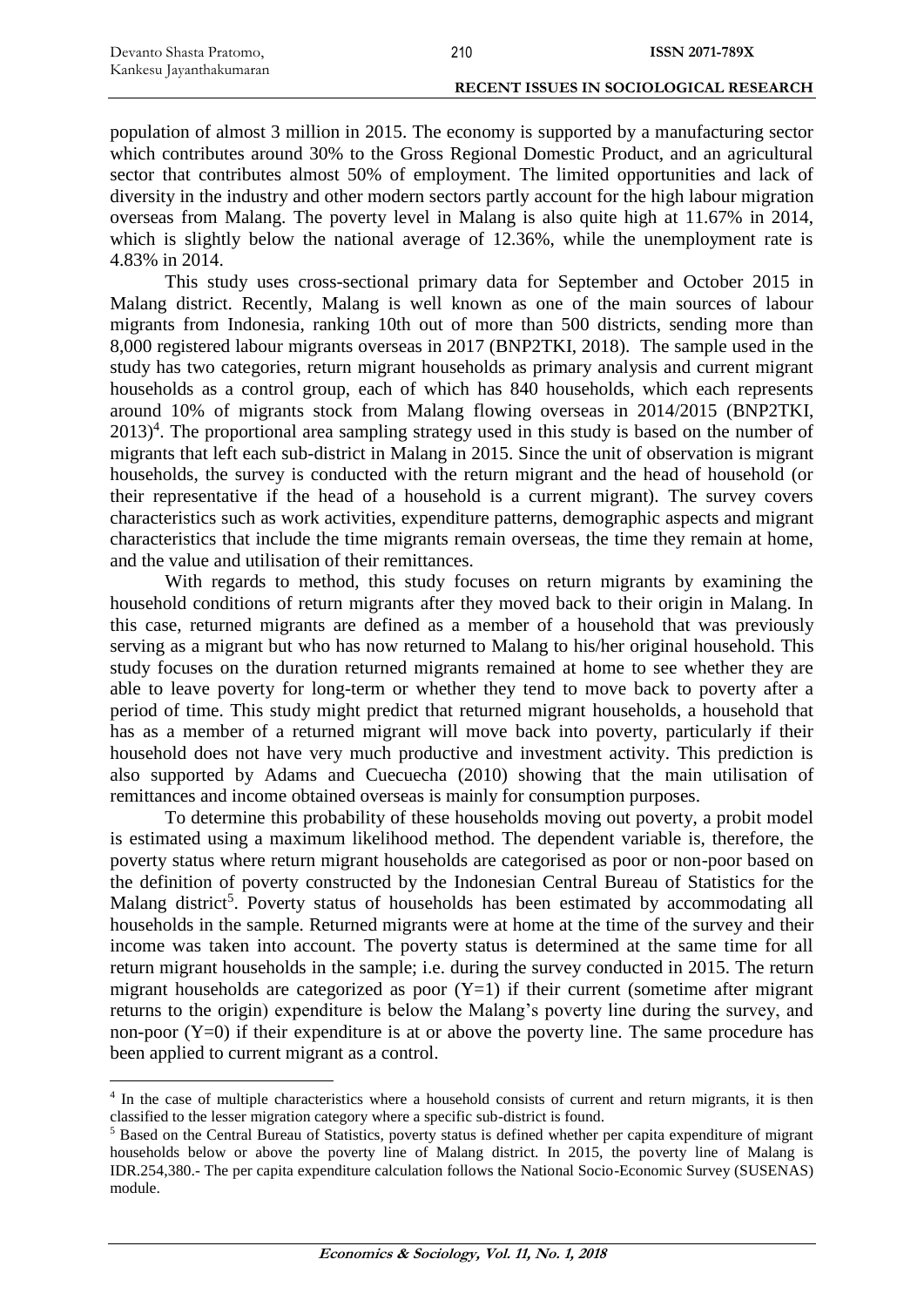| Devanto Shasta Pratomo, | 211 | <b>ISSN 2071-789X</b>                         |
|-------------------------|-----|-----------------------------------------------|
| Kankesu Jayanthakumaran |     |                                               |
|                         |     | <b>RECENT ISSUES IN SOCIOLOGICAL RESEARCH</b> |

The main independent variable used in this estimate is the length of time that return migrants stay at home (Malang district) after working overseas. This variable helps to determine the sustainability of return migrants moving out from poverty over time. The duration squared is added to capture a potential non-linear relationship. Some control variables are also added, including the duration that return migrants lived overseas, the total amount of money brought back to the origin after working overseas, the present activity of return migrants, the utilisation of their remittances, their country of destination, and some interactions between certain variables.

*Table 2* presents the summary statistics of variables used to estimate the poverty status of return migrant households. As indicated in table 2, the proportion of poor households among return migrant households is quite large at 37.86%, which is above the average poverty level of Malang district. This condition implies there is no guarantee that return migrants will automatically move out from poverty because it probably depends on how long a migrant has lived overseas and how the financial capital and savings gained overseas is utilised. On average, our return migrants sample remains at 6.6 years at home after migration, while on average they stay overseas for 6.7 years. Remittances are mostly utilised for consumption (42.8%), including food and basic needs consumption, paying debts, and others and only 0.6% is used in a productive manner, including physical and human investments.

| Variable                                   | Mean     | Std. Dev. | Min      | Max      |
|--------------------------------------------|----------|-----------|----------|----------|
| <b>Migrant Characteristics</b>             |          |           |          |          |
| Poor Households                            | 0.378571 | 0.48532   | $\Omega$ |          |
| Duration living at home (after migration)  | 6.589286 | 6.09747   |          | 33       |
| Duration living at home squared            | 80.55357 | 126.2953  |          | 1089     |
| Duration living overseas                   | 6.741616 | 5.280257  | 0.069167 | 31       |
| Duration living overseas squared           | 73.29731 | 127.9044  | 0.004784 | 961      |
| In Income Overseas                         | 14.8218  | 0.863965  | 11.69525 | 17.03439 |
| Country: Saudi Arabia                      | 0.339286 | 0.473749  | $\theta$ |          |
| Country: Hongkong                          | 0.317857 | 0.465921  | $\Omega$ |          |
| Country: Malaysia                          | 0.153571 | 0.360752  | $\Omega$ |          |
| <b>Remittance Utilisation: Consumption</b> | 0.475000 | 0.499672  | $\Omega$ |          |
| Females                                    | 0.775000 | 0.417831  | 0        |          |
| <b>Household Characteristics</b>           |          |           |          |          |
| Age of HH Head                             | 39.3     | 9.450732  | 20       | 68       |
| HH Head Work in Agriculture                | 0.328571 | 0.469974  | $\Omega$ |          |
| HH Head Work in Small Business             | 0.278571 | 0.448563  | $\Omega$ |          |
| No of dependence                           | 0.975    | 0.834645  | $\Omega$ | 5        |

Table 2. Descriptive Statistics of Return Migrant Estimate

#### *Source*: Computed.

This study extends the analysis by examining the effect of remittances sent by current migrants on the probability of current migrant households moving out of poverty. As mentioned above, current migrants are particularly used as a control, assuming they will be returned migrants in the future. Similar to the first estimate, a probit model is estimated to see whether the current migrant household is categorized as a poor or non-poor household. Therefore, the dependent variable is whether return migrant households are categorized as poor  $(Y=1)$  or non-poor  $(Y=0)$ . The main independent variables used include the total value of yearly remittances sent by a current migrant to their household and the duration that current migrants remain overseas. As mentioned above, we might predict that higher remittances sent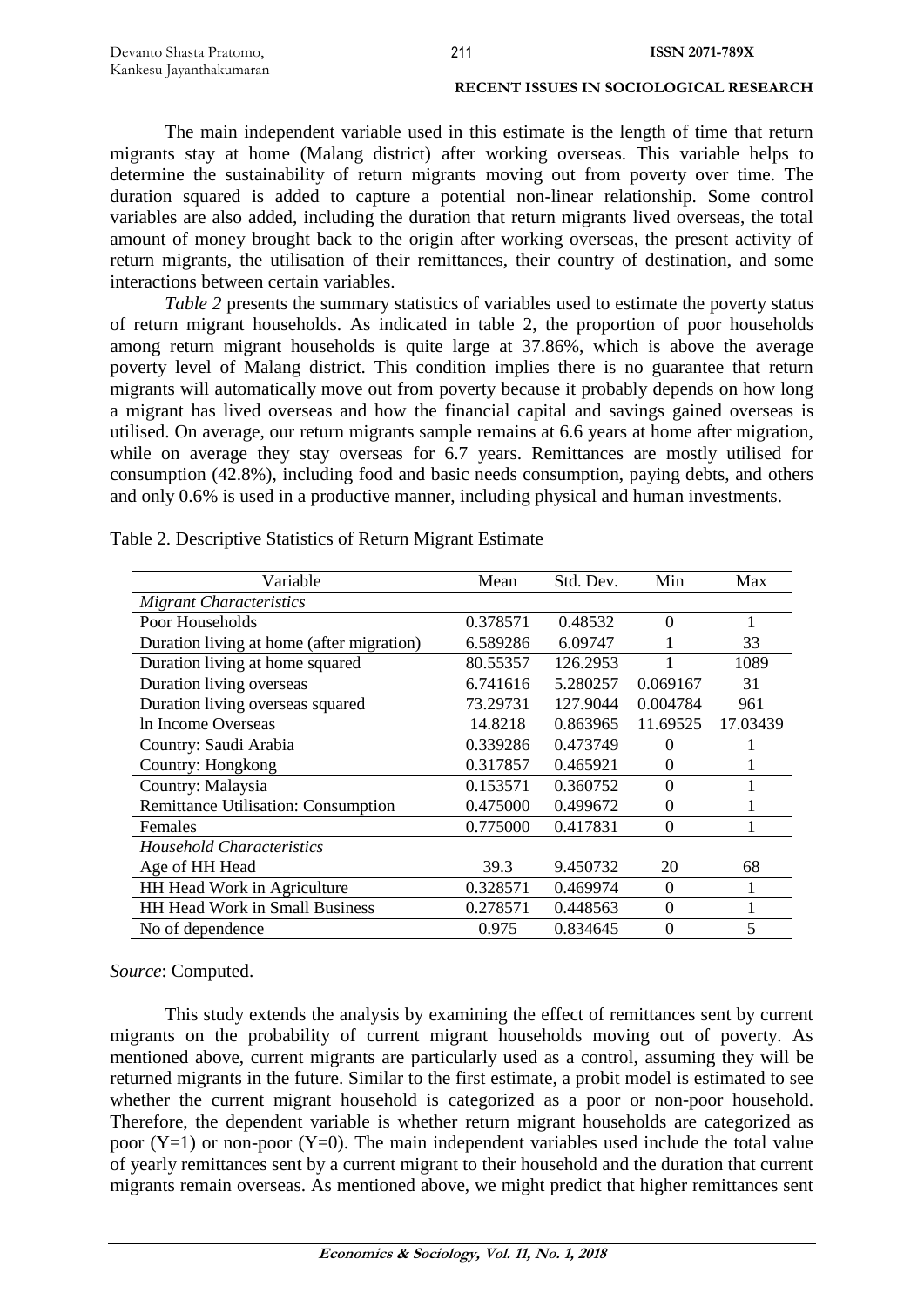by a migrant and longer period living overseas, means that the probability of their household being under the poverty line will be lower. The other independent variables consist of current characteristics such as age, gender, country of destination, occupational status overseas, and household characteristics including the age, education, and occupational status of the head of a household.

### **3. Empirical Results**

*Table 3* presents the estimates for the poverty status of return migrants. The dependent variable is, therefore, a binary describing whether a return migrant household is categorised as poor or non-poor based on the poverty status defined by Central Bureau of Statistics. *Table 3* presents two results, one with interaction effects and one without interaction effects. The main focus of this variable explaining the poverty status of return migrants is the time they stay at home after working overseas. The pseudo  $R^2$  tend to be low as the requirement for this is usually lower for cross sectional data than time series or panel data and no obvious criterion for choosing which pseudo  $R^2$  is the adequate one (Veall and Zimmermann, 1996).

In general, the finding shows that the return migrants remain at home has a significant effect on their poverty status, and interestingly, this has a non-linear relationship, as mentioned by the duration squared variable. A non-linear relationship means that in the beginning, a migrant's household will benefit from the income and other financial capital received from working overseas, as indicated by a decrease in the probability of their households living in poverty, but after a period of time migrant households tend to return to poverty, as indicated by a positive effect in the duration square variable.

This result suggests that return migrants will not escape from poverty forever because the financial capital by labour migrant households is mainly used for their consumption (Adams and Cuecuecha, 2010 and World Bank, 2006). This is supported by the income utilisation variables presented in *Table 2*, which shows that if their main use of financial capital is for consumption purposes then the likelihood of their households being trapped in poverty has increased. The result is also supported by the negative interaction between duration living in the origin and the consumption utilization, indicating that the longer return migrants stay at home, while the most of their financial capital for consumption, they then will move back to poverty. This is also consistent with the findings from SMERU (2015) suggesting that without adequate management, those savings and gains in income from overseas will not have a significant impact on family welfare, and therefore the poverty cycle will continue.

Although the time which returning migrants stay at home afterwards is significant, the time they stayed overseas is not significant. This finding suggests that the longer migrants stay overseas does not guarantee that their families will move out from poverty, whereas income received overseas does, as indicated by the significant effect of the overseas income variable. In other words, the result suggests that the longer migrants stay overseas do not always associated with higher financial capital, as it depends on the utilization and country of destination. Comparing to the gender, households with female return migrants are generally less likely to be categorized as poor, but the positive interaction effect between females and Saudi Arabia shows the opposite. The result is also possibly caused by the lower income and saving offered by the country compared to East Asian countries.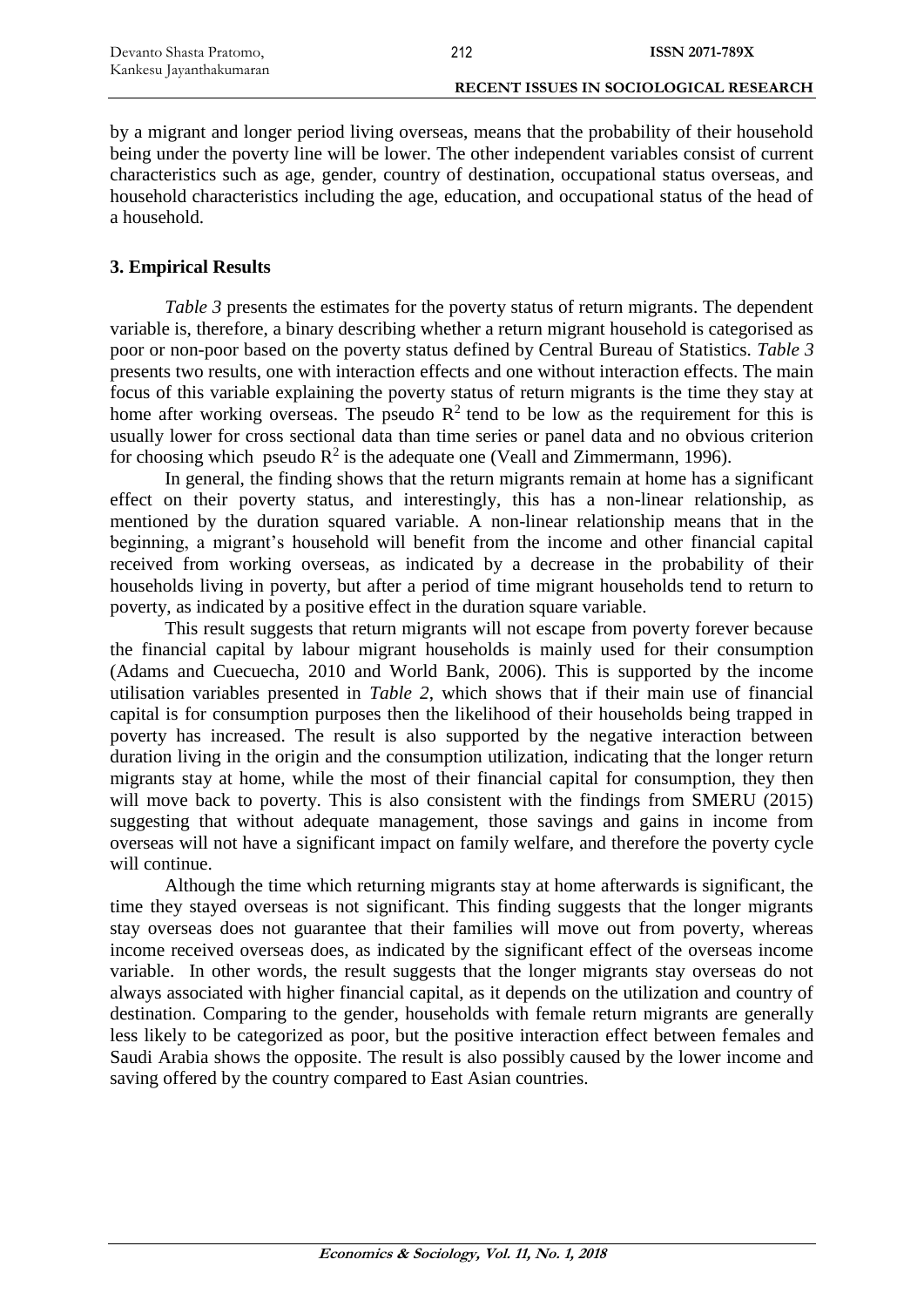| RECENT ISSUES IN SOCIOLOGICAL RESEARCH |
|----------------------------------------|
|                                        |

|                                               | Coefficient | P value | Coefficient | P value |
|-----------------------------------------------|-------------|---------|-------------|---------|
| Duration living at home (after migration)     | $-0.058$    | 0.012   | $-0.089$    | 0.000   |
| Duration living at home squared               | 0.002       | 0.068   | 0.002       | 0.075   |
| Duration living overseas                      | 0.009       | 0.758   | 0.045       | 0.819   |
| Duration living overseas squared              | 0.000       | 0.934   | 0.001       | 0.663   |
| Ln Income Overseas                            | $-0.492$    | 0.000   | $-0.360$    | 0.012   |
| Country: Saudi Arabia                         | $-0.480$    | 0.002   | $-0.292$    | 0.084   |
| Country: Hongkong                             | 0.007       | 0.957   | 0.060       | 0.669   |
| Country: Malaysia                             | $-0.300$    | 0.066   | $-0.556$    | 0.010   |
| Remittance Utilisation: Consumption           | 0.337       | 0.001   | 5.963       | 0.008   |
| Females                                       | $-0.212$    | 0.117   | $-0.441$    | 0.037   |
| <b>Household Characteristics:</b>             |             |         |             |         |
| Age of HH Head                                | 0.004       | 0.494   | 0.007       | 0.268   |
| HH Head Work in Agriculture                   | 0.354       | 0.001   | 0.304       | 0.004   |
| HH Head Work in Small Business                | $-0.264$    | 0.018   | $-0.224$    | 0.052   |
| No. of dependence                             | 0.348       | 0.000   | 0.328       | 0.000   |
| <b>Interaction Effect</b>                     |             |         |             |         |
| Females * Malaysia                            |             |         | $-0.239$    | 0.458   |
| Females * Saudi Arabia                        |             |         | 0.704       | 0.027   |
| Ln Income Overseas * Consumption              |             |         | $-0.401$    | 0.006   |
| Duration living in the origin * Consumption   |             |         | 0.049       | 0.016   |
| Duration living overseas * Ln Income Overseas |             |         | $-0.004$    | 0.774   |
| Constant                                      | 6.556       | 0.000   | 4.762       | 0.031   |
| No. of Obs.                                   | 840         |         | 840         |         |
| LR chi2                                       | 133.37      |         | 164.6       |         |
| Prob > chi2                                   | $\Omega$    |         | $\theta$    |         |
| Pseudo R2                                     | 0.1197      |         | 0.1477      |         |

#### Table 3. Poverty Status among Return Migrants (Y=1 Poor; Y=0 Non-Poor)

*Source*: Computed.

Moreover, interestingly, if the head of a household works in the agriculture sector, their household tends to be categorised as poor, but if their household has a small business they tend to be categorised as non-poor. The number of the dependent is also positive and significant, suggesting that more dependents mean that households are more likely to be categorised as poor.

*Table 4* presents the effect of remittances on the poverty status of current migrant households using a probit model. As mentioned before, a current migrant household is estimated as a control for return migrant households. Like the first estimate, the dependent variable used is a binary estimate where a current migrant household is categorised as poor or non-poor based on a definition by the Central Bureau of Statistics using per capita household expenditure.

As presented in *Table 4*, the log of total remittances sent per year to households at the origin is significant and negatively related to the poverty status, suggesting that higher remittances sent to their origin significantly reduce the probability of current migrant households living in poverty at home. This finding supports previous studies in cases of developing countries by Adams and Page (2005) and Adams and Cuecuecha (2010), showing that international remittances definitely helps to reduce poverty, particularly for migrant families at their point of origin. Although remittances have a significant effect, the time that current migrants remain overseas does not significantly influence the poverty status of current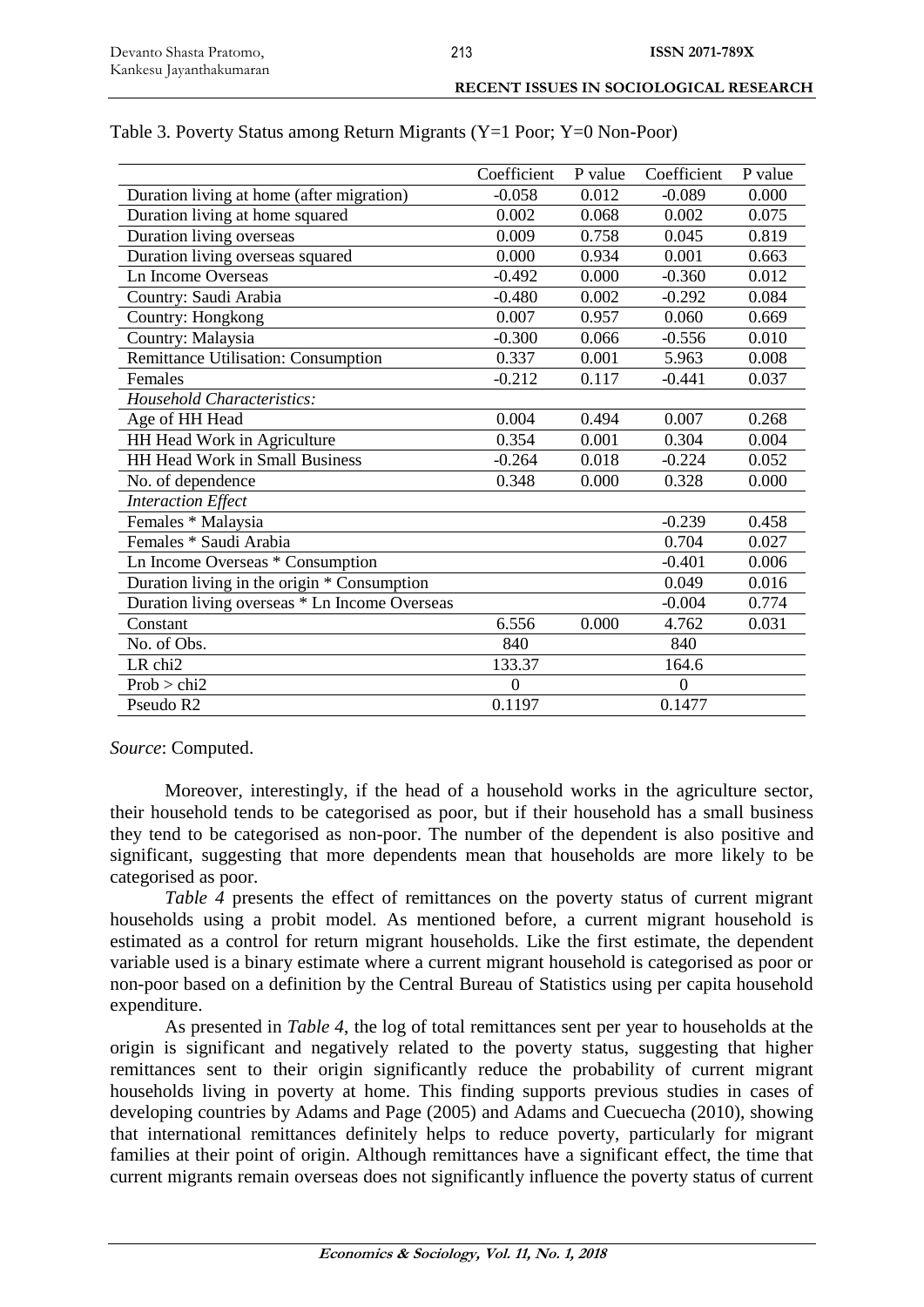| Devanto Shasta Pratomo, | 214 | <b>ISSN 2071-789X</b>                         |
|-------------------------|-----|-----------------------------------------------|
| Kankesu Jayanthakumaran |     |                                               |
|                         |     | <b>RECENT ISSUES IN SOCIOLOGICAL RESEARCH</b> |

migrant households. Similar with the case of returned migrants, this finding suggests that the longer current migrants remain overseas does not guarantee that their families escape from poverty, but the value of their remittance does.

Another important characteristic influencing current migrants poverty status is the type of occupation practised overseas. Current migrants who work as domestic workers are more likely to find it more difficult to leave poverty than other types of occupation. This is possible because domestic workers are paid less than other occupations such as works in the industrial sector or formal sector. Moreover, most domestic sector workers are unskilled female workers with low levels of education.

|                                           | Coefficient    | P value | Coefficient    | P value |
|-------------------------------------------|----------------|---------|----------------|---------|
| <b>Migrant Characteristics</b>            |                |         |                |         |
| <b>Ln Remittances</b>                     | $-0.288$       | 0.000   | $-0.300$       | 0.000   |
| <b>Duration Overseas</b>                  | 0.020          | 0.339   | 0.013          | 0.926   |
| <b>Duration Overseas squared</b>          | 0.000          | 0.829   | 0.000          | 0.717   |
| Age                                       | $-0.014$       | 0.049   | $-0.018$       | 0.019   |
| Females                                   | $-0.600$       | 0.004   | $-0.069$       | 0.902   |
| Education                                 | $-0.046$       | 0.068   | $-0.044$       | 0.080   |
| Domestic Workers                          | 0.793          | 0.000   | 0.767          | 0.001   |
| <b>Industrial Workers</b>                 | 0.156          | 0.468   | 0.191          | 0.402   |
| Country: HongKong                         | $-0.136$       | 0.353   | $-0.027$       | 0.870   |
| Country: Taiwan                           | 0.186          | 0.222   | 0.339          | 0.065   |
| Country: Saudi Arabia                     | 0.386          | 0.023   | 0.606          | 0.004   |
| <b>Household Characteristics</b>          |                |         |                |         |
| Age of HH Head                            | 0.014          | 0.002   | 0.013          | 0.004   |
| <b>Education of HH Head</b>               | $-0.026$       | 0.165   | $-0.027$       | 0.154   |
| No. of Dependence                         | 0.267          | 0.000   | 0.272          | 0.000   |
| HH Head working in agriculture            | 0.420          | 0.000   | 0.446          | 0.000   |
| HH Head working in business               | 0.105          | 0.415   | 0.138          | 0.293   |
| <b>Interaction Effect</b>                 |                |         |                |         |
| <b>Ln Remittances * Duration Overseas</b> |                |         | 0.001          | 0.950   |
| Females * Age                             |                |         | $-0.020$       | 0.155   |
| Females * Taiwan                          |                |         | 0.391          | 0.252   |
| Females * Saudi Arabia                    |                |         | 0.634          | 0.080   |
| Constant                                  | 3.541          | 0.000   | 3.795          | 0.002   |
| No. of observation                        | 840            |         | 840            |         |
| LR chi2                                   | 131.05         |         | 135.72         |         |
| Prob > chi2                               | $\overline{0}$ |         | $\overline{0}$ |         |
| Pseudo R2                                 | 0.1248         |         | 0.1292         |         |

Table 4. Poverty Status among Current Migrants (Y=1 Poor; Y=0 Non-Poor)

Current migrants working in Hongkong, interesting enough, are less likely to be categorised as poor because Hongkong (and also Taiwan) generally offer higher wages for Indonesian workers than other countries (World Bank, 2006). As mentioned by Bachtiar (2011), Indonesian workers who return from East Asian countries, including Hongkong, Korea, and Taiwan, usually come home with significantly more savings. Moreover, Hongkong is the only country that specifies a minimum wage for migrant workers (World Bank, 2006), while Malaysia and Saudi Arabia do not, and while Malaysia is a primary destination for Indonesian migrants, it generally offers the lowest wages.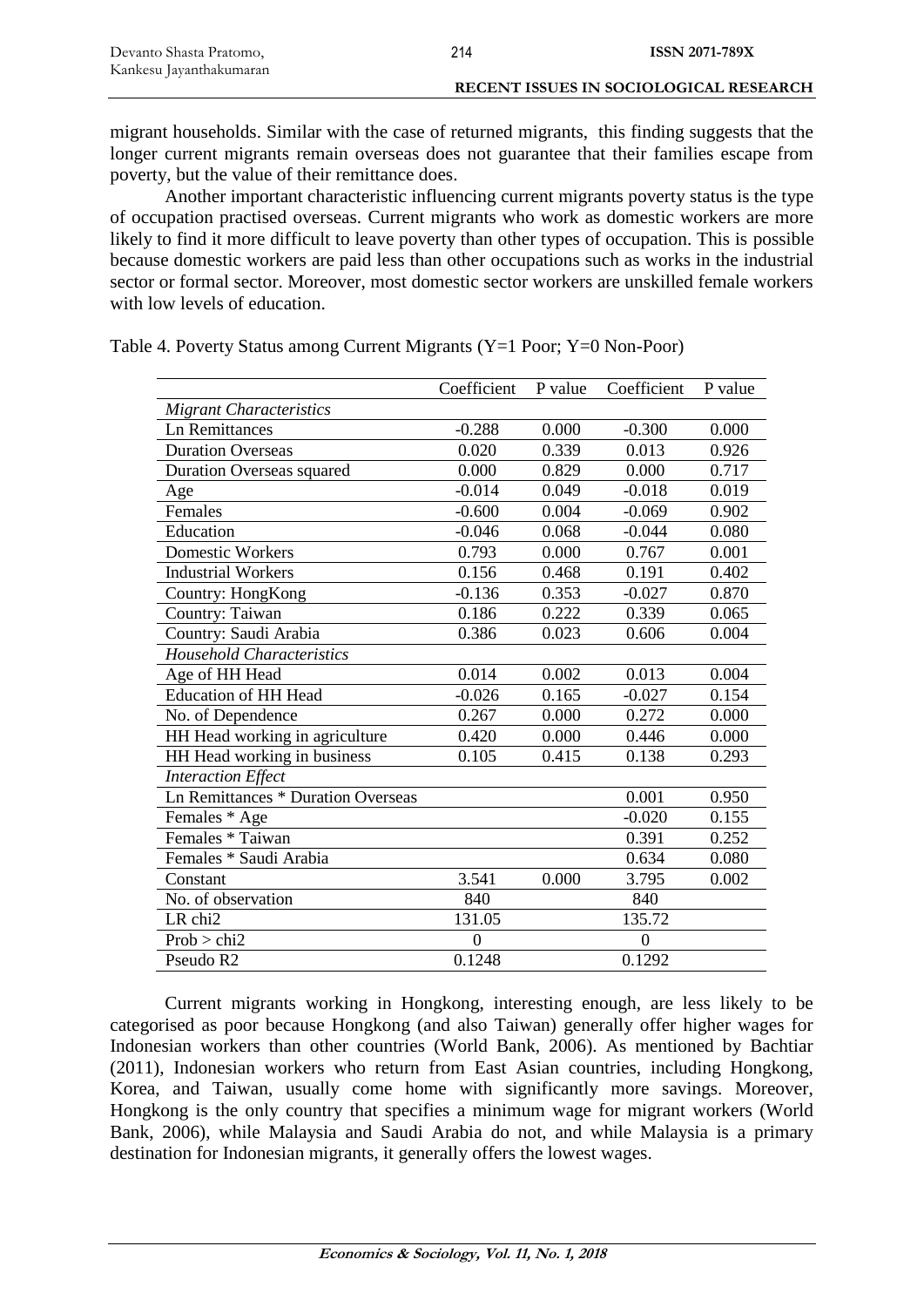| Devanto Shasta Pratomo, | 215 | <b>ISSN 2071-789X</b>                  |
|-------------------------|-----|----------------------------------------|
| Kankesu Jayanthakumaran |     |                                        |
|                         |     | RECENT ISSUES IN SOCIOLOGICAL RESEARCH |

Education is an important factor in helping migrants escape poverty. This is indicated by the negative coefficient that education has on poverty status. Age of migrants also has a negative coefficient, suggesting that younger migrants tend to be under the poverty level compared to older migrants. This is probably due to their experience and years spent working overseas. Meanwhile, comparing gender, current households with male migrants tend to be slightly poorer than those with current female migrants, suggesting that potentially, male workers are paid less than female workers. In practice, there are more than double the number of female Indonesian labour migrants than male, with most females working in the domestic sector and males working in the farming and construction sectors.

An examination of household characteristics indicates that the occupation of household head is also important in explaining the welfare of migrant households. Although household heads who work in small business are insignificant, household heads who work in the agriculture sector at home tend to be categorised in poor households. As mentioned before, the agriculture sector in the Malang district tends to be traditional and subsistence, providing a greater probability of being under the poverty line. Moreover, households with more dependents are more likely to live in poverty, possibly because poverty is measured by a per capita basis of expenditure, which suggests there is a higher cost of living for these households. Meanwhile, the result shows no such interaction effects among variables except the positive interaction effect of females current migrants in Saudi Arabia that more likely to be categorized as poor.

Regardless of the motivation for migration, addressing remittances in a productive way is the good strategy for the long-term sustainability of returned migrants in Malang. If macroeconomic policies are in favour of saving and investment, one can expect higher savings and investments in Malang, and this will raise the physical capital per worker. Another possibility is to impose a regulatory regime where small and medium enterprises can be promoted and job opportunities are offered to returned migrants. Providing opportunities to utilise the skills that migrants learned overseas is useful for both migrants and country. In order to avoid lost opportunities, government and the local bodies should implement strategies that will benefit returned migrants and Malang.

#### **Conclusions**

This paper has focused on the sustainable conditions amongst returning migrant households in Indonesia. Previous literature mainly focused on the present condition of current migrant households mainly due to a lack of historical data. One can see the question of sustainability becoming an emerging issue in Asia following the tendencies of accepting skilled migrants for short-term contracts by ASEAN member countries and East Asian countries. This paper, therefore, recommends that historical data be collected in future, and turns a small stone in this direction by using survey data from Malang. This study is limited by the small number of proxies available and the small number of observations in our sample which precludes a more conclusive statistical analysis.

The one conclusion that this paper reached is that while remittances reduce the probability of households at home living in poverty, returning migrant households will not better off for very long, and will almost certainly return to poverty after a period of time. This is because their accumulated assets and savings are mostly used for consumption, they are not utilised to assess for sustainable and productive ventures such as business because they are not the priority of migrant households. The limitation in this regard is that the paper focuses only on the financial capital contributed to the welfare of return migrant households, not incorporating the possible human capital, business skills, or attitude that migrants get from staying overseas.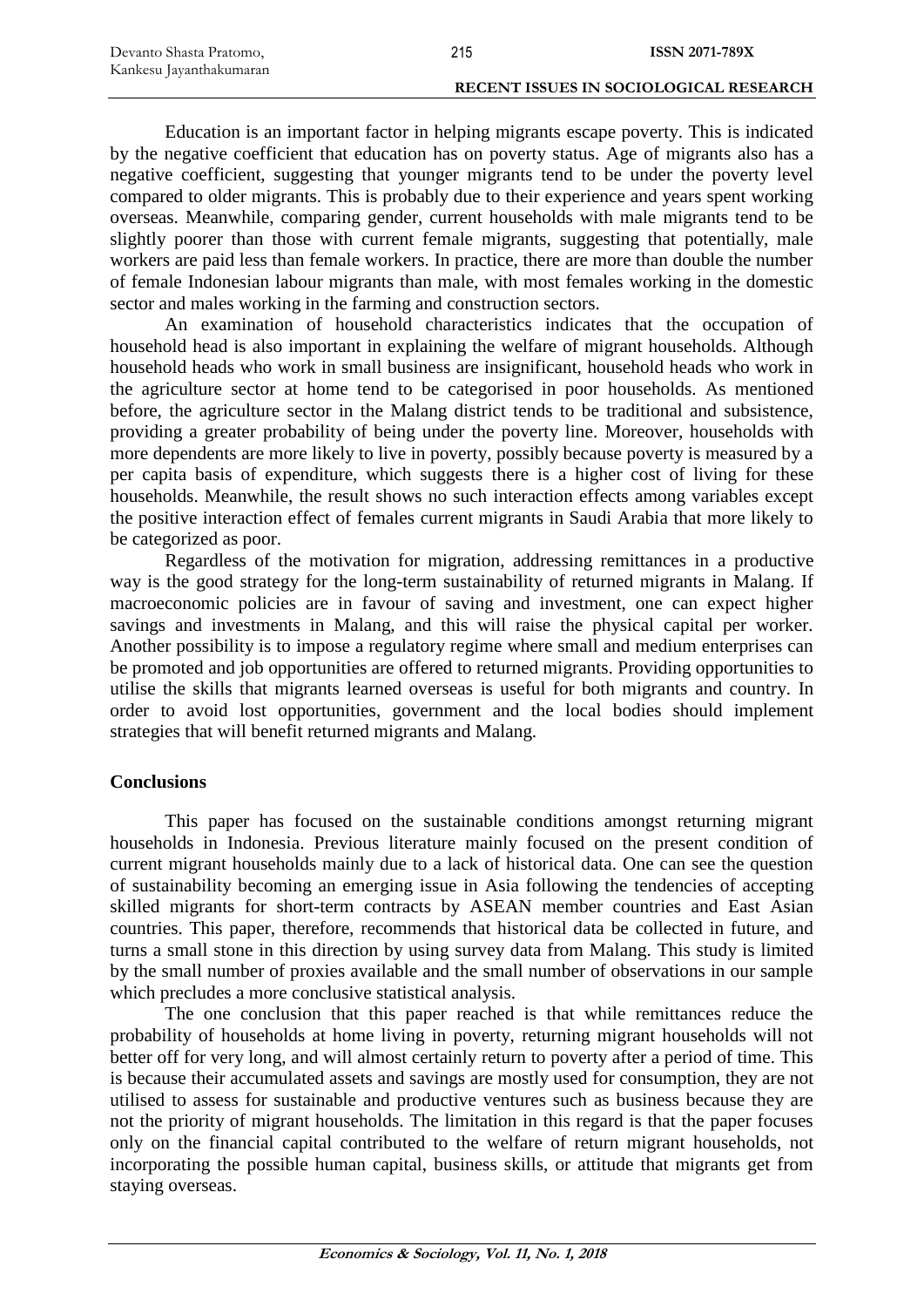| Devanto Shasta Pratomo, | 216 | <b>ISSN 2071-789X</b>                  |
|-------------------------|-----|----------------------------------------|
| Kankesu Jayanthakumaran |     |                                        |
|                         |     | RECENT ISSUES IN SOCIOLOGICAL RESEARCH |

By policy implication, there is a need for government to provide guidance to migrant households on how to use their income in more sustainable and productive activities in order to make the best of their available financial capital. This is important to bring households out of poverty in the long term. Some sectors with the potential for development such as small and medium enterprises should be related to the local potential of Malang district where the migrants come from. The opportunities for developing SMEs still exist, especially considering the strategic location of the Malang district in the middle of East Java and the growing creative economy in Indonesia.

However, not all return migrants are interested in business or self-employment, which means that programs facilitating returning migrants to enter the formal labour market or as paid employees are also limited. The formal sector is difficult because it usually requires nonfinancial capital, such as human capital and social capital. A comprehensive development of financial and non-financial capital is therefore needed as a local government policy concern.

#### **Acknowledgement**

We acknowledge the financial support from the Indonesia Project Research Grant 2015-16 of Australian National University (ANU) and SMERU Research Institute to carry out this research.

#### **References**

- Acosta, P., Calderon, C., Fajnzylber, P., Lopez, H. (2008). What is the Impact of International Remittances on Poverty and Inequality in Latin America? *World Development*, *36*(1), 89-114.
- Adams, Jr. R. H., Cuecuecha, A., Page, J. (2008). Remittances, Consumption and Investment in Ghana. *World Bank Policy Research Working Paper Series*.
- Adams, Jr. R. H., Cuecuecha, A. (2010). The Economic Impact of International Remittances on Poverty and Household Consumption and Investment in Indonesia. *World Bank Policy Research Working Paper Series*.
- Adams, R. H., Cuecuecha, A. (2010). Remittances, Household Expenditure and Investment in Guatemala. *World Development*, *38*(11), 1626-1641.
- Adams, R. H., Page, J. (2005). Do International Migration and Remittances Reduce Poverty in Developing Countries? *World Development*, *33*(10), 1645-1669.
- Bachtiar, P. P (2011). Migration Outflow and Remittance Patterns in Indonesia: National as well as Subnational Perspectives. *Philippine Journal of Development*, *38*(1-2), 27-54.
- BNP2TKI (2018). *Data Penempatan dan Perlindungan TKI Periode Bulan Desember Tahun 2017*. Badan nasional Penempatan dan Perlindungan tenaga Kerja Indonesia. Jakarta. Indonesia.
- BPS (2017). *Statistik Mobilitas Penduduk dan Tenaga Kerja*. Badan Pusat Statistik. Jakarta. Indonesia.
- Grigorian, D. A., Melkonyan, T. A. (2011). Destined to receive: The Impact of Remittances on Household Decisions in Armenia. *Review of development economics*, *15*(1), 139- 153.
- Hugo, G. (1995). International Labor Migration and the Family: Some Observations from Indonesia. *Asian and Pacific Migration Journal*, *4*(2-3), 273-301.
- Hugo, G. (2002). Effects of International Migration on the Family in Indonesia. *Asian and Pacific Migration Journal*, *11*(1), 13-46.